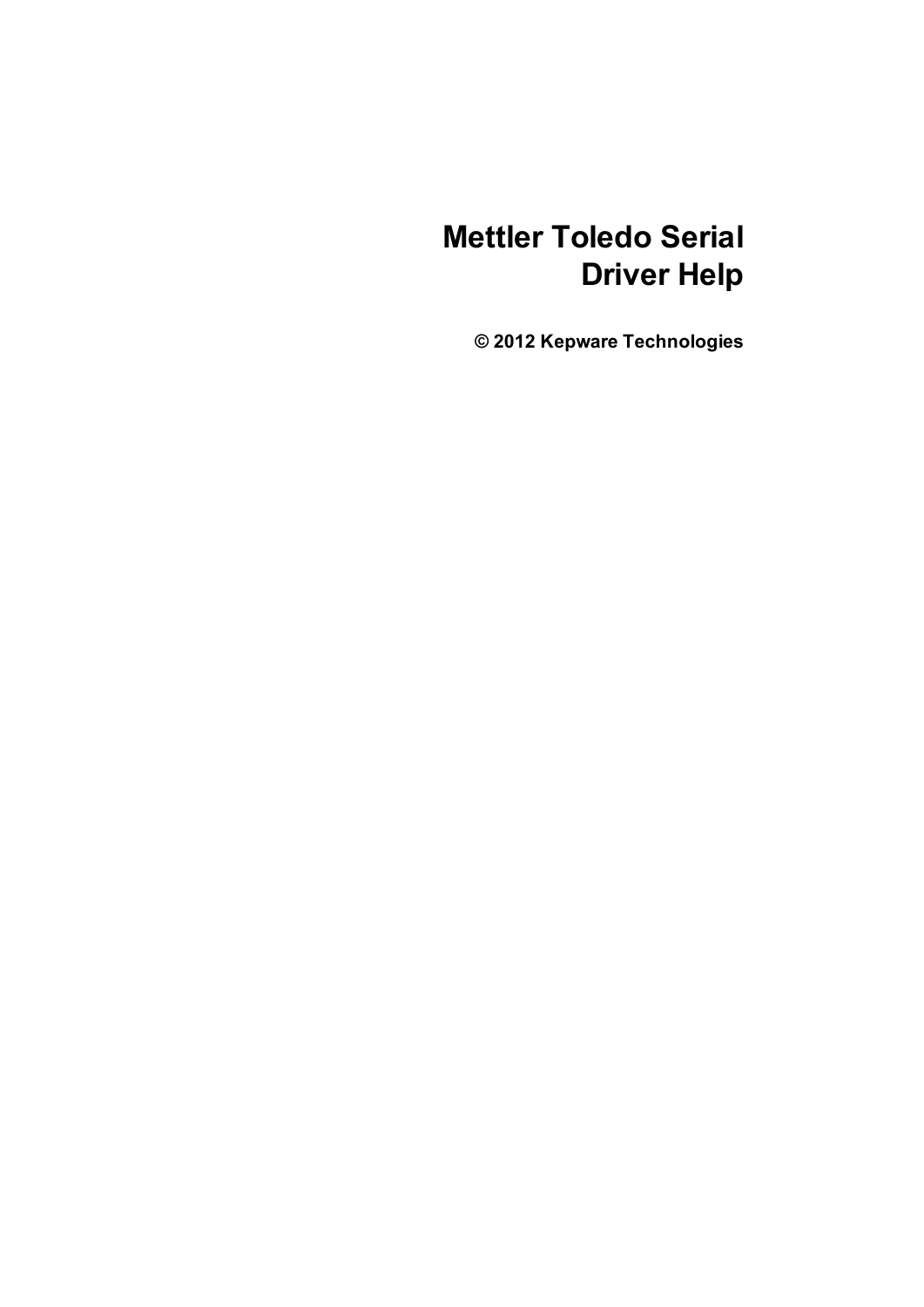# <span id="page-1-0"></span>**Table of Contents**

| Device ' <device name="">' has not sent any unsolicited updates within the currently configured data fresh-<br/>ness tolerance period. Data associated with this device will be considered invalid11</device> |  |
|---------------------------------------------------------------------------------------------------------------------------------------------------------------------------------------------------------------|--|
|                                                                                                                                                                                                               |  |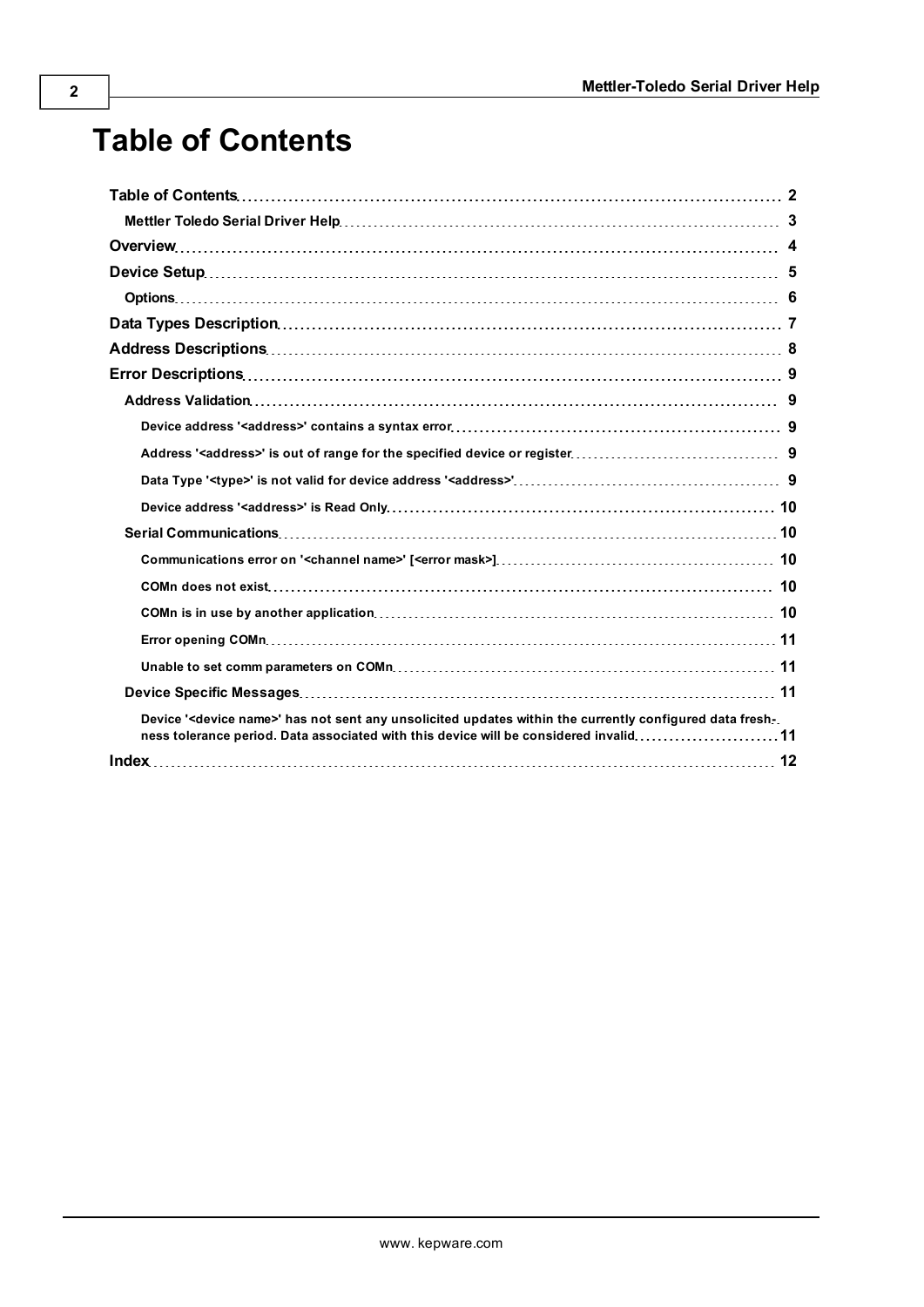# <span id="page-2-0"></span>**Mettler Toledo Serial Driver Help**

Help version 1.030

### **CONTENTS**

**[Overview](#page-3-0)** What is the Mettler Toledo Serial Driver?

**[Device](#page-4-0) [Setup](#page-4-0)** How do I configure a device for use with this driver?

**[Data](#page-6-0) [Types](#page-6-0) [Description](#page-6-0)** What data types does this driver support?

**[Address](#page-7-0) [Descriptions](#page-7-0)** How do I reference a data location in a Mettler Toledo Serial device?

# **[Error](#page-8-0) [Descriptions](#page-8-0)**

What error messages does the Mettler Toledo Serial Driver produce?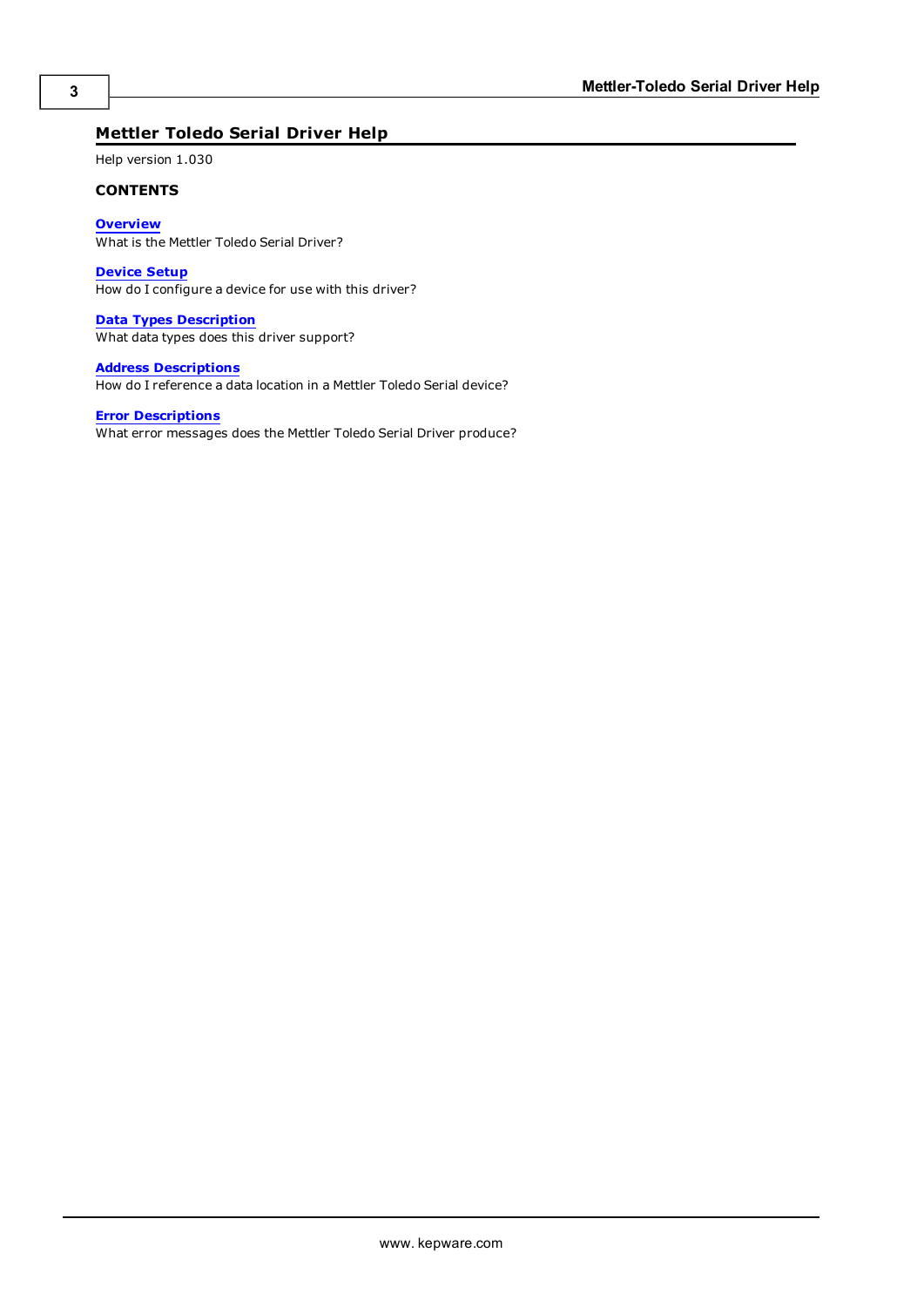# <span id="page-3-0"></span>**Overview**

The Mettler Toledo Serial Driver provides an easy and reliable way to connect Mettler Toledo Serial devices to OPC Client applications, including HMI, SCADA, Historian, MES, ERP and countless custom applications. It can be used with all Mettler Toledo scales that support Continuous Output and Continuous Extended Output.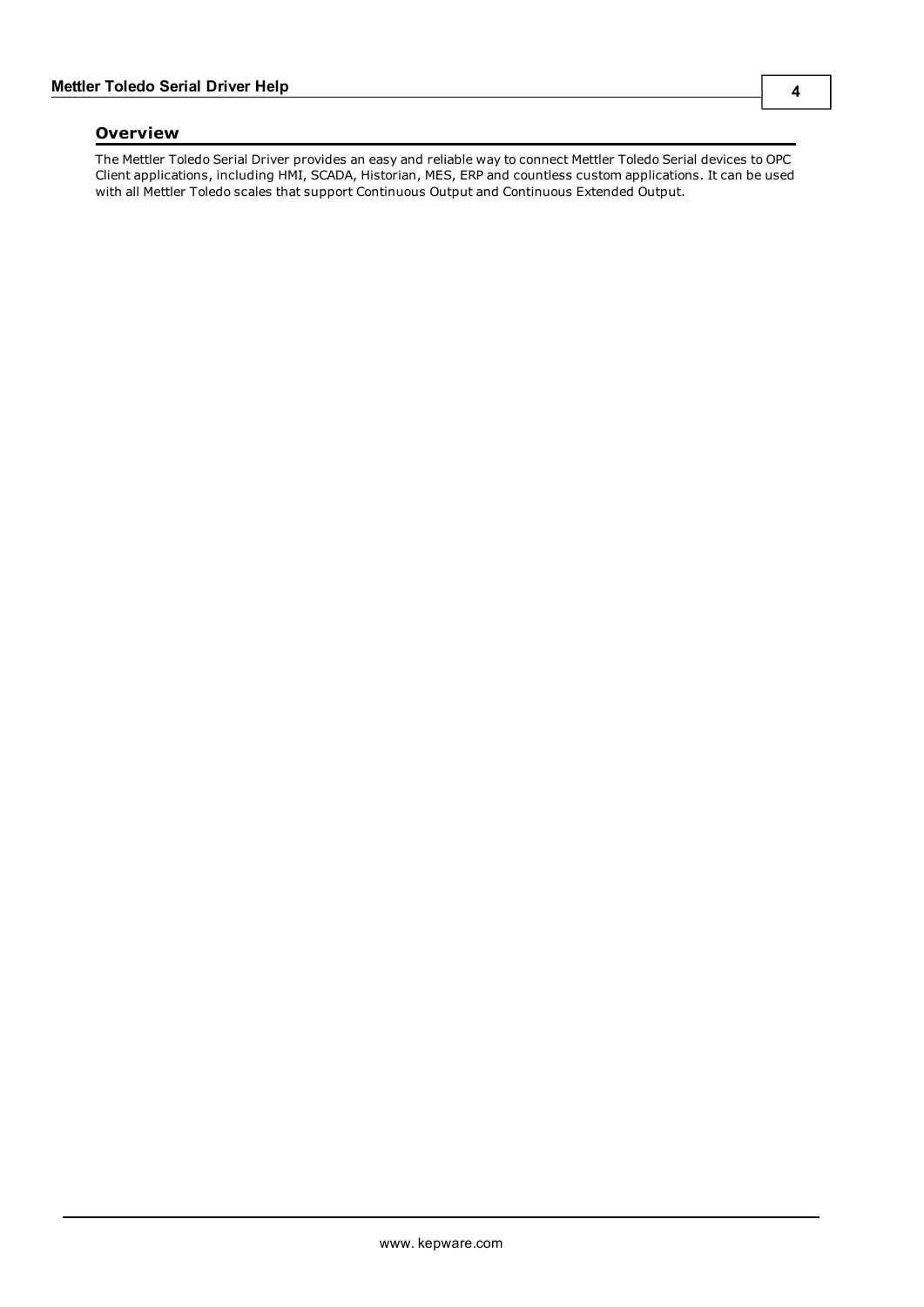# <span id="page-4-0"></span>**Device Setup**

| <b>Supported Devices</b> |                            |                            |  |  |
|--------------------------|----------------------------|----------------------------|--|--|
| <b>Supported Devices</b> | <b>Standard Continuous</b> | <b>Extended Continuous</b> |  |  |
| <b>IND780</b>            | X                          | X                          |  |  |
| <b>IND560</b>            | X                          |                            |  |  |
| IND560x                  | X                          |                            |  |  |
| IND131/331               | X                          | X                          |  |  |
| <b>IND310</b>            | X                          |                            |  |  |
| <b>IND690</b>            | X                          |                            |  |  |
| <b>IND226</b>            | X                          |                            |  |  |
| <b>IND135</b>            | X                          | X                          |  |  |
| Panther                  | X                          |                            |  |  |
| Lynx                     | X                          |                            |  |  |
| Jaguar / JagXtreme       | X                          |                            |  |  |

# **Communication Protocol**

Continuous Output Mode Protocol.

## **Supported Communication Parameters**

Baud Rate: 1200, 2400, 9600, 19200 Parity: Odd, Even, None Data Bits: 8 Stop Bits: 1, 2

**Note:** The configuration parameters listed above may not be supported in every device.

#### **Device IDs**

The Mettler Toledo Serial Driver's supported Device ID range is 0 to 9. An ID of 0 places the driver in Standard Continuous Mode, whereas an ID in the range of 1 to 9 places the driver in Extended Continuous Mode. Descriptions of the modes are as follows:

- **Standard Continuous Mode:** In this mode, the scale terminal sends data from one scale to a single device per channel in the OPC Server. The Device ID in the server project must be set to 0. The Communications Mode in the terminal must be set to Continuous Output Mode.
- **Extended Continuous Mode:** In this mode, the scale terminal sends data from multiple scales to multiple devices per channel in the OPC Server. The Device ID for each device in the server project must match the address set in the Communications Connection settings for each corresponding scale connected to the terminal. The Device ID in the server project must be set within the range of 1 to 9. The Communications Mode in the terminal must be set to Continuous Extended Output Mode.

**Note:** More than one device may be assigned the same Device ID, although it is not recommended. When doing so, however, the Checksum and Data Freshness options must be set the same.

#### **Maximum Number of Channels and Devices**

The maximum number of channels supported by this driver is 100. The maximum number of devices supported per channel is 10.

### **Use Modem**

This parameter is invalid. Modems are not supported.

#### **Ethernet Encapsulation Mode**

The Mettler Toledo Serial Driver supports Ethernet Encapsulation, which allows the driver to communicate with serial devices attached to an Ethernet network through the use of a terminal server or device server. It may be enabled through the Communications dialog in Channel Properties. Descriptions of the parameters are as follows:

**Mode:** This parameter specifies whether the driver will act as a master or slave device. Solicited is master mode. Unsolicited is slave mode. The default setting is Unsolicited.

**Note:** This parameter will be disabled if Ethernet Encapsulation is enabled.

**• Port Number:** This parameter specifies the port number that the devices on the local Ethernet network will use. Options include 10001 or 2101. The default setting is 2101.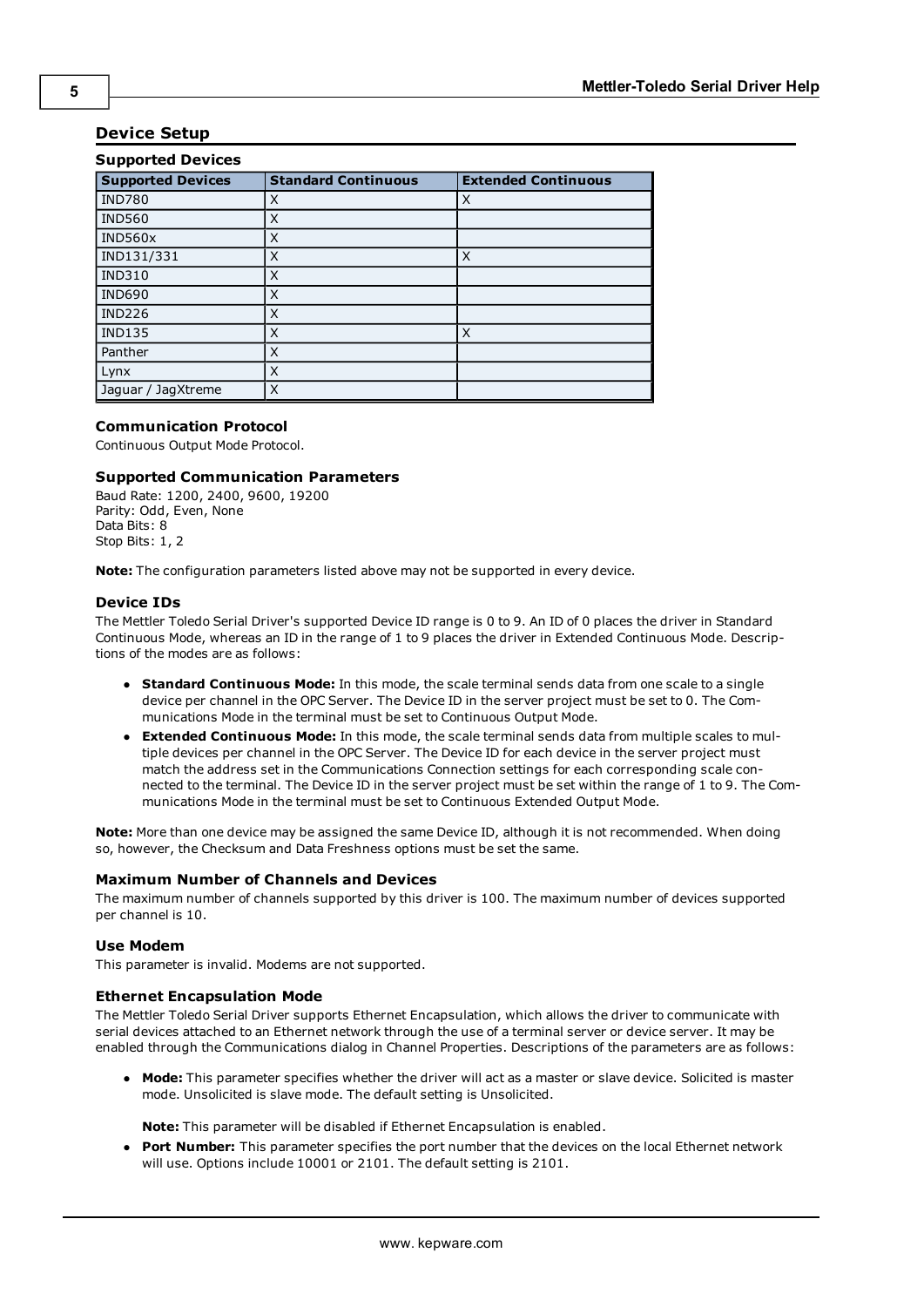**• Protocol:** This parameter specifies the protocol that the driver will use when listening for unsolicited requests. Options include User Datagram Protocol (UDP) or Transfer Control Protocol (TCP/IP). The default setting is TCP/IP.

<span id="page-5-0"></span>**Note:** For more information, refer to the server's help documentation.

# **Options**

| <b>Device Properties</b>  | x    |
|---------------------------|------|
| General Scan Mode Options |      |
|                           |      |
| Checksum                  |      |
| <b>D</b> Checksum Enabled |      |
| Data Freshness            |      |
| Tolerance (Seconds): 0    |      |
|                           |      |
|                           |      |
|                           |      |
| OK<br>Cancel<br>Apply     | Help |

Descriptions of the parameters are as follows:

- **Checksum Enabled:** When checked, this option enables checksums when the hardware is configured to send a checksum with its message packets. This should match the configuration of the terminal.
- **Tolerance:** This parameter specifies the amount of time in seconds that the driver will wait between data packets from the device before setting the tag quality to Bad. Setting the value to zero will disable the parameter. The default setting is 0.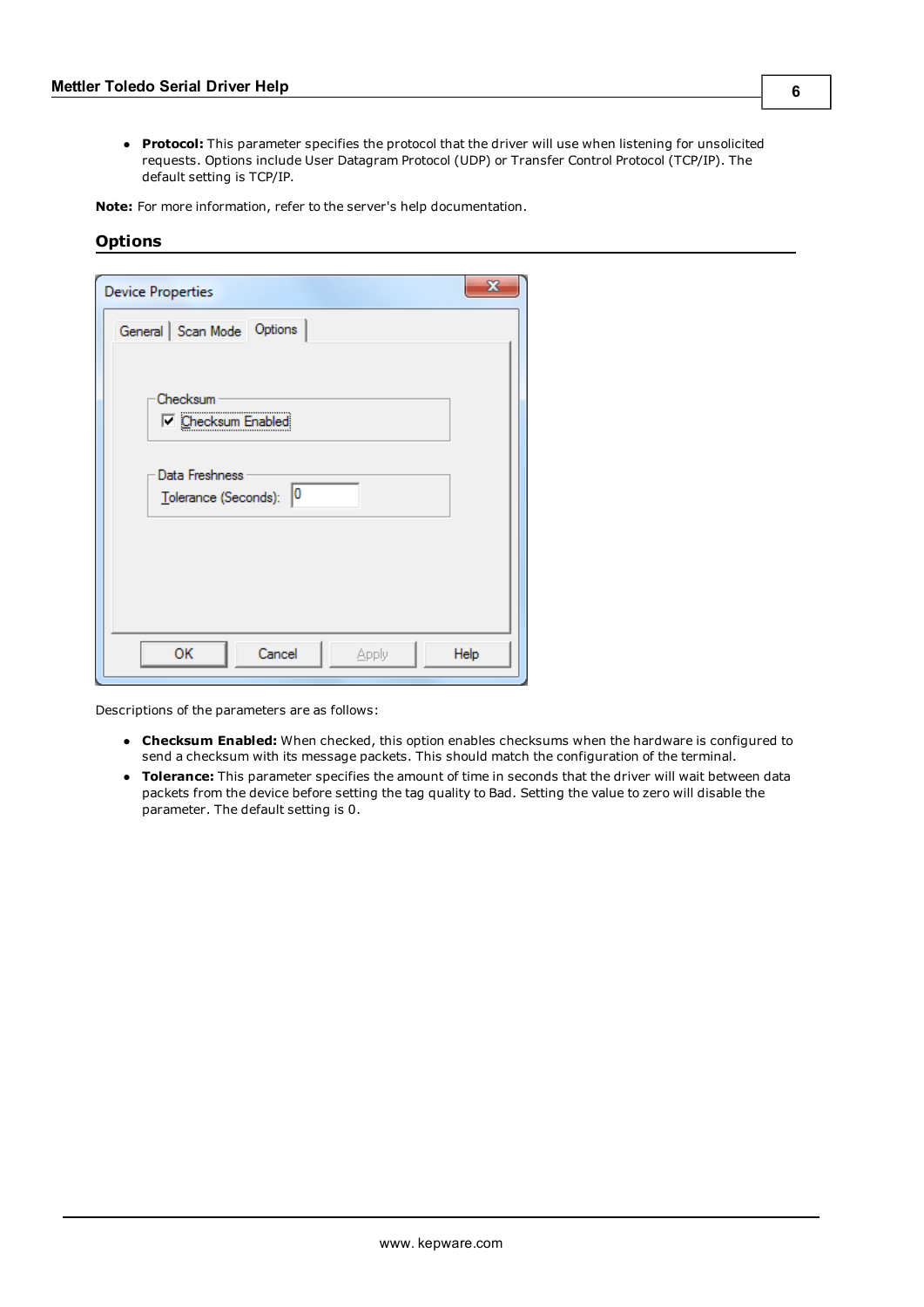# <span id="page-6-0"></span>**Data Types Description**

| Data Type | <b>Description</b>          |
|-----------|-----------------------------|
| Boolean   | Single bit                  |
| String    | ASCII text string           |
| Float     | 32 bit floating point value |

The following data types are supported by the Mettler Toledo Serial Driver.

**Note:** Each tag used in the driver has a fixed data type. Thus, it is recommended that the driver be allowed to use the default data type for each tag defined.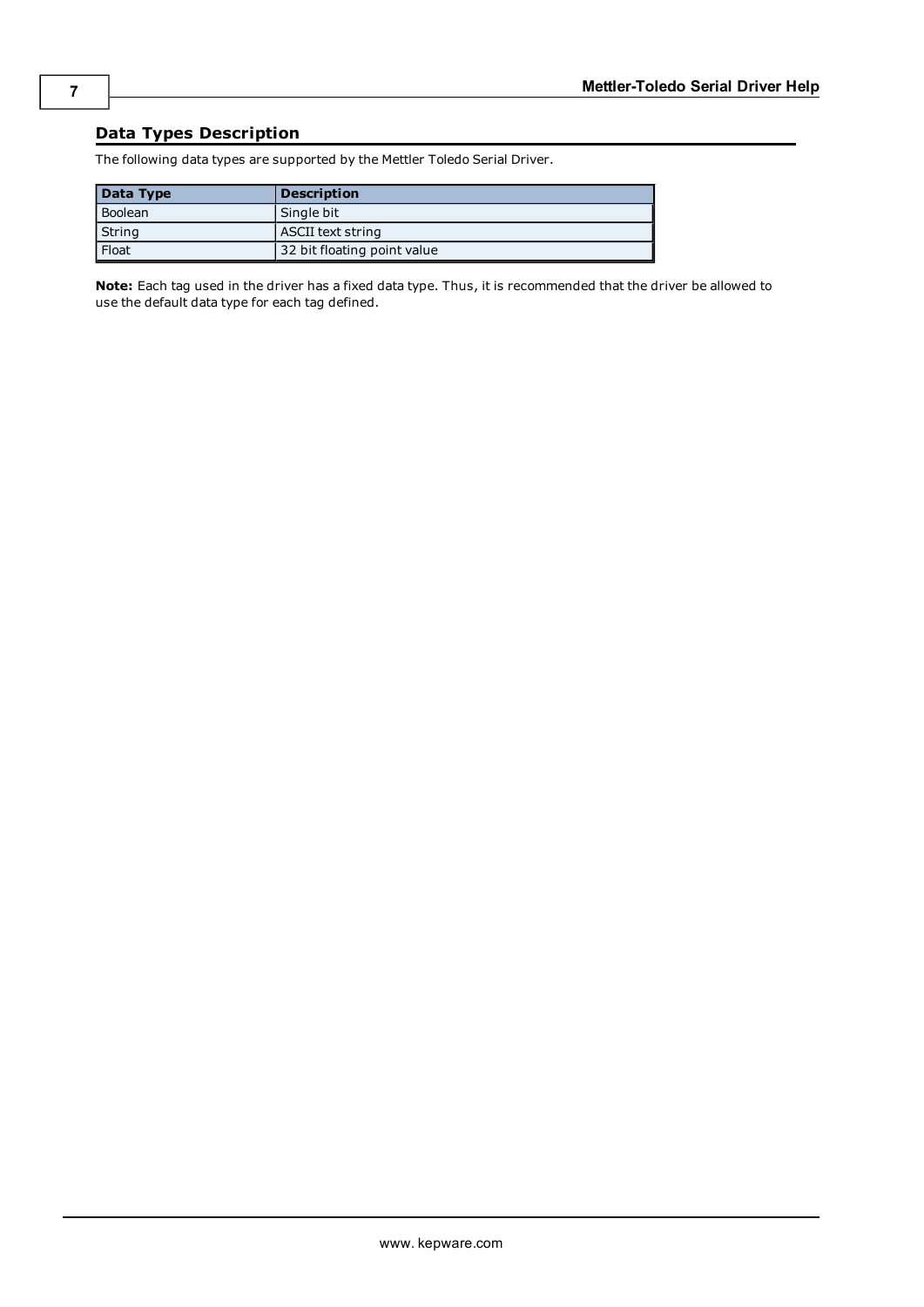<span id="page-7-0"></span>The Mettler Toledo Serial Driver's addresses are specified by the name of the item that will be addressed. The available addresses are described below.

| <b>Item</b>     | Data Type      | <b>Access</b> | <b>Description</b>                                                                                            |
|-----------------|----------------|---------------|---------------------------------------------------------------------------------------------------------------|
| Clear           | <b>Boolean</b> | Write Only    | Clears the scale to gross weight.                                                                             |
| Expand          | <b>Boolean</b> | Read Only     | Expanded data flag.                                                                                           |
| GrossWeight     | Float          | Read Only     | The gross weight.                                                                                             |
| Motion          | <b>Boolean</b> | Read Only     | Scale in motion flag.                                                                                         |
| NetWeight       | Float          | Read Only     | The net weight.                                                                                               |
| OutOfRange      | <b>Boolean</b> | Read Only     | Out of range flag.                                                                                            |
| Print           | <b>Boolean</b> | Write Only    | Initiates a print command.                                                                                    |
| PrintRequested  | <b>Boolean</b> | Read Only     | Print request flag.                                                                                           |
| Tare            | Float          | Write Only    | Tares the scale/causes a push-button tare. Writing a value to this<br>tag will tare the scale to that value.* |
| TareWeight      | Float          | Read Only     | The tare weight.                                                                                              |
| <b>Units</b>    | String         | Read Only     | The weight units.                                                                                             |
| Zero            | <b>Boolean</b> | Write Only    | Sets the scale to zero.                                                                                       |
| ZeroNotCaptured | <b>Boolean</b> | Read Only     | Zero not captured flag.                                                                                       |

\*A tare weight of zero will tare the scale to the current gross weight.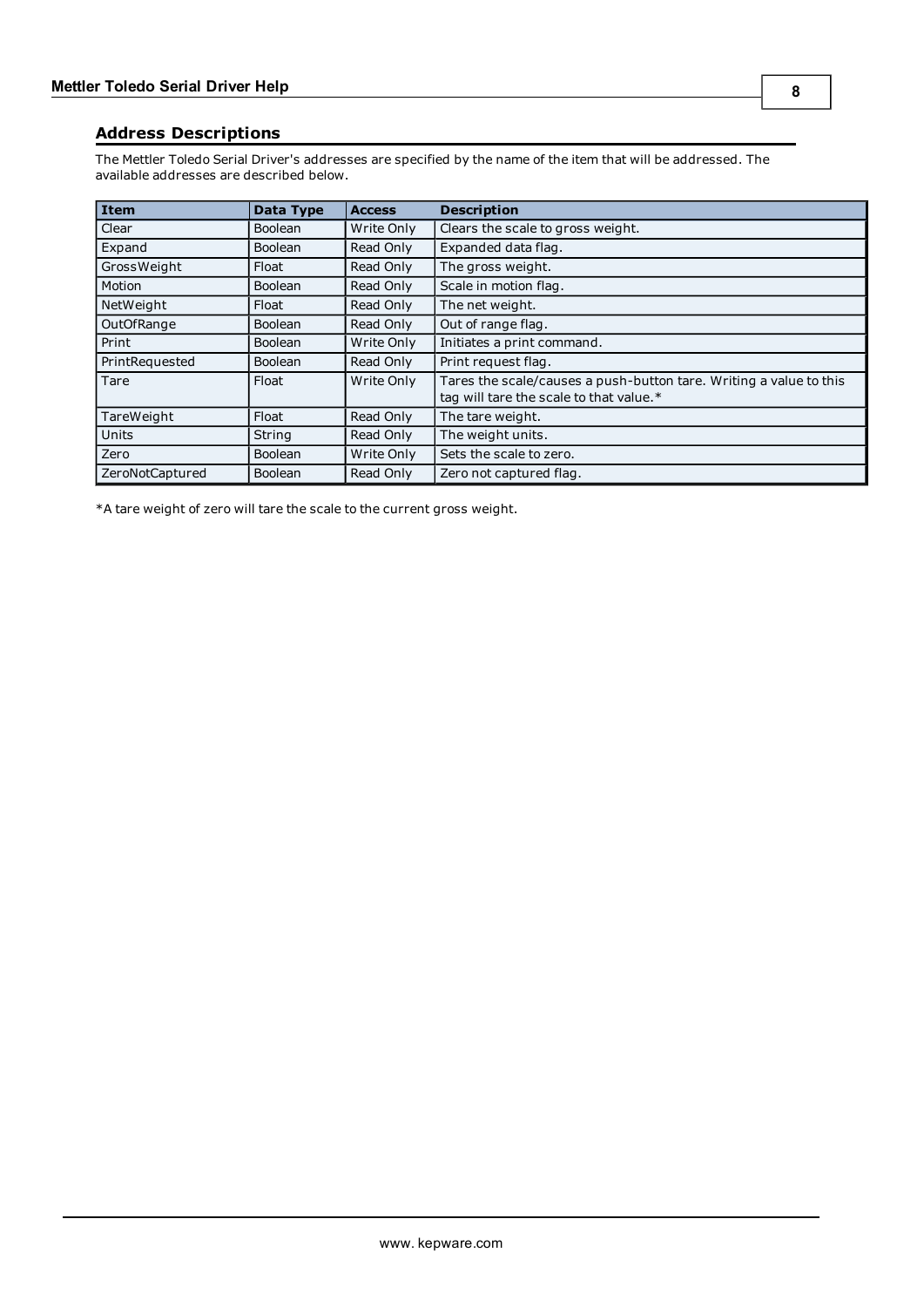# <span id="page-8-0"></span>**Error Descriptions**

The following error/warning messages may be generated. Click on the link for a description of the message.

### **Address Validation Error Messages**

**[Device](#page-8-2) [address](#page-8-2) ['<address>'](#page-8-2) [contains](#page-8-2) [a](#page-8-2) [syntax](#page-8-2) [error](#page-8-2) [Address](#page-8-3) ['<address>'](#page-8-3) [is](#page-8-3) [out](#page-8-3) [of](#page-8-3) [range](#page-8-3) [for](#page-8-3) [the](#page-8-3) [specified](#page-8-3) [device](#page-8-3) [or](#page-8-3) [register](#page-8-3) [Data](#page-8-4) [Type](#page-8-4) ['<type>'](#page-8-4) [is](#page-8-4) [not](#page-8-4) [valid](#page-8-4) [for](#page-8-4) [device](#page-8-4) [address](#page-8-4) ['<address>'](#page-8-4) [Device](#page-9-0) [address](#page-9-0) ['<address>'](#page-9-0) [is](#page-9-0) [Read](#page-9-0) [Only](#page-9-0)** 

#### **Serial Communications**

**[Communications](#page-9-2) [error](#page-9-2) [on](#page-9-2) ['<channel](#page-9-2) [name>'](#page-9-2) [\[<error](#page-9-2) [mask>\]](#page-9-2) [COMn](#page-9-3) [does](#page-9-3) [not](#page-9-3) [exist](#page-9-3) [COMn](#page-9-4) [is](#page-9-4) [in](#page-9-4) [use](#page-9-4) [by](#page-9-4) [another](#page-9-4) [application](#page-9-4) [Error](#page-10-0) [opening](#page-10-0) [COMn](#page-10-0) [Unable](#page-10-1) [to](#page-10-1) [set](#page-10-1) [comm](#page-10-1) [parameters](#page-10-1) [on](#page-10-1) [COMn](#page-10-1)**

#### **Device Specific Messages**

**[Device](#page-10-3) ['<device](#page-10-3) [name>'](#page-10-3) [has](#page-10-3) [not](#page-10-3) [sent](#page-10-3) [any](#page-10-3) [unsolicited](#page-10-3) [updates](#page-10-3) [within](#page-10-3) [the](#page-10-3) [currently](#page-10-3) [configured](#page-10-3) [data](#page-10-3) [freshness](#page-10-3) [tolerance](#page-10-3) [period.](#page-10-3) [Data](#page-10-3) [associated](#page-10-3) [with](#page-10-3) [this](#page-10-3) [device](#page-10-3) [will](#page-10-3) [be](#page-10-3) [considered](#page-10-3) [invalid](#page-10-3)**

## <span id="page-8-1"></span>**Address Validation**

The following error/warning messages may be generated. Click on the link for a description of the message.

#### **Address Validation Error Messages**

**[Device](#page-8-2) [address](#page-8-2) ['<address>'](#page-8-2) [contains](#page-8-2) [a](#page-8-2) [syntax](#page-8-2) [error](#page-8-2) [Address](#page-8-3) ['<address>'](#page-8-3) [is](#page-8-3) [out](#page-8-3) [of](#page-8-3) [range](#page-8-3) [for](#page-8-3) [the](#page-8-3) [specified](#page-8-3) [device](#page-8-3) [or](#page-8-3) [register](#page-8-3) [Data](#page-8-4) [Type](#page-8-4) ['<type>'](#page-8-4) [is](#page-8-4) [not](#page-8-4) [valid](#page-8-4) [for](#page-8-4) [device](#page-8-4) [address](#page-8-4) ['<address>'](#page-8-4) [Device](#page-9-0) [address](#page-9-0) ['<address>'](#page-9-0) [is](#page-9-0) [Read](#page-9-0) [Only](#page-9-0)** 

#### <span id="page-8-2"></span>Device address '<address>' contains a syntax error

# **Error Type:**

Warning

### **Possible Cause:**

An invalid tag address has been specified in a dynamic request.

#### **Solution:**

<span id="page-8-3"></span>Re-enter the address in the client application.

# **Address '<address>' is out of range for the specified device or register**

#### **Error Type:** Warning

# **Possible Cause:**

A tag address that has been specified statically references a location that is beyond the device's range of supported locations.

### **Solution:**

<span id="page-8-4"></span>Verify the address is correct; if it is not, re-enter it in the client application.

# Data Type '<type>' is not valid for device address '<address>'

## **Error Type:** Warning

#### **Possible Cause:**

A tag address that has been specified statically has been assigned an invalid data type.

#### **Solution:**

Modify the requested data type in the client application.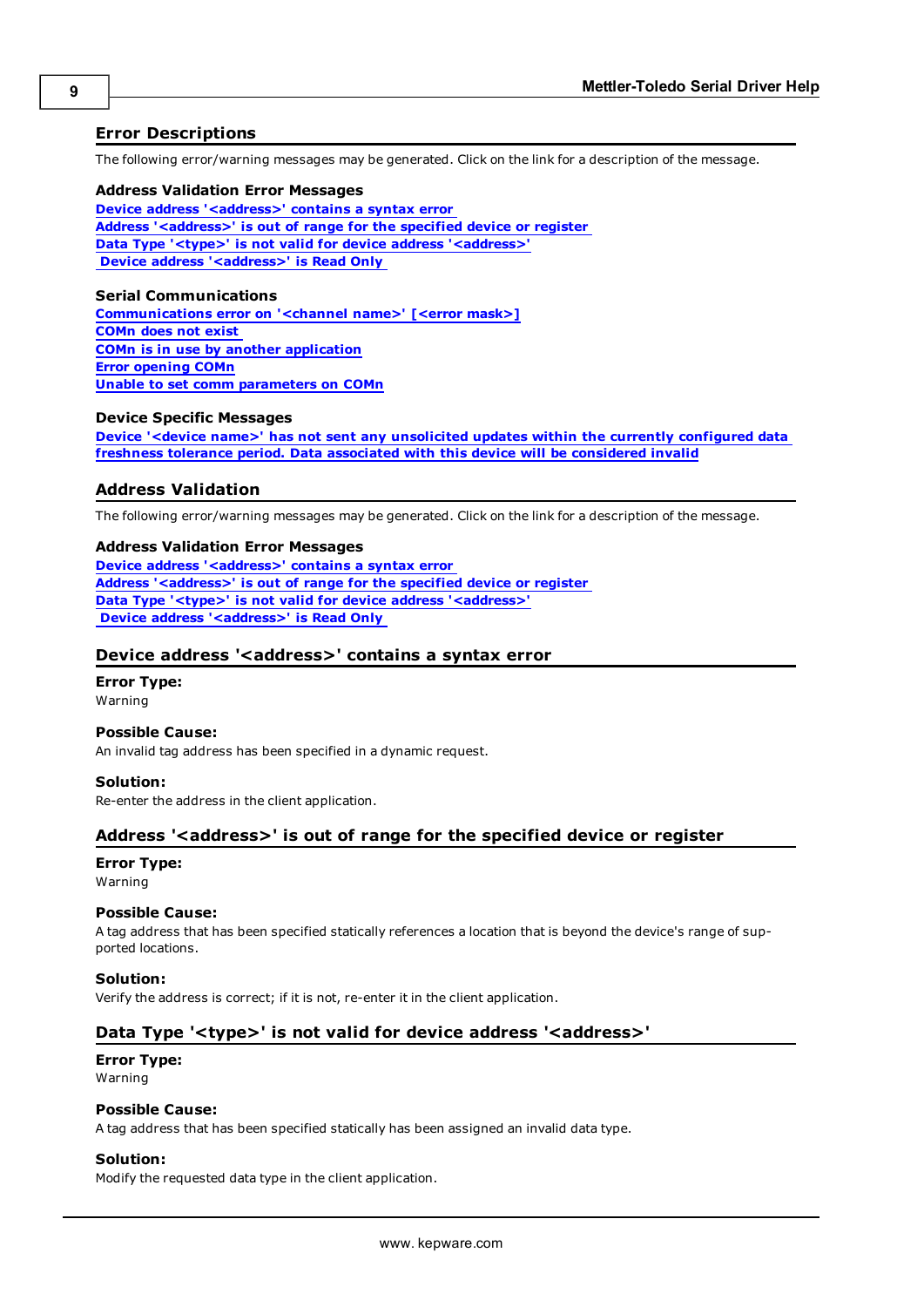# <span id="page-9-0"></span>Device address '<address>' is Read Only

# **Error Type:**

Warning

## **Possible Cause:**

A tag address that has been specified statically has a requested access mode that is not compatible with what the device supports for that address.

# **Solution:**

<span id="page-9-1"></span>Change the access mode in the client application.

# **Serial Communications**

The following error/warning messages may be generated. Click on the link for a description of the message.

## **Serial Communications**

**[Communications](#page-9-2) [error](#page-9-2) [on](#page-9-2) ['<channel](#page-9-2) [name>'](#page-9-2) [\[<error](#page-9-2) [mask>\]](#page-9-2) [COMn](#page-9-3) [does](#page-9-3) [not](#page-9-3) [exist](#page-9-3) [COMn](#page-9-4) [is](#page-9-4) [in](#page-9-4) [use](#page-9-4) [by](#page-9-4) [another](#page-9-4) [application](#page-9-4) [Error](#page-10-0) [opening](#page-10-0) [COMn](#page-10-0) [Unable](#page-10-1) [to](#page-10-1) [set](#page-10-1) [comm](#page-10-1) [parameters](#page-10-1) [on](#page-10-1) [COMn](#page-10-1)**

# <span id="page-9-2"></span>**Communications error on '<channel name>' [<error mask>]**

**Error Type:**

Serious

## **Error Mask Definitions:**

- **B** = Hardware break detected.
- **F** = Framing error.
- $E = I/O$  error.
- **O** = Character buffer overrun.
- **R** = RX buffer overrun.
- **P** = Received byte parity error.
- $T = TX$  buffer full.

# **Possible Cause:**

- 1. The serial connection between the device and the Host PC is bad.
- 2. The communications parameters for the serial connection are incorrect.

# **Solution:**

- 1. Verify the cabling between the PC and the device.
- <span id="page-9-3"></span>2. Verify that the specified communications parameters match those of the device.

# **COMn does not exist**

#### **Error Type:**

Fatal

#### **Possible Cause:**

The specified COM port is not present on the target computer.

## **Solution:**

<span id="page-9-4"></span>Verify that the proper COM port has been selected.

# **COMn is in use by another application**

## **Error Type:**

Fatal

# **Possible Cause:**

The serial port assigned to a device is being used by another application.

#### **Solution:**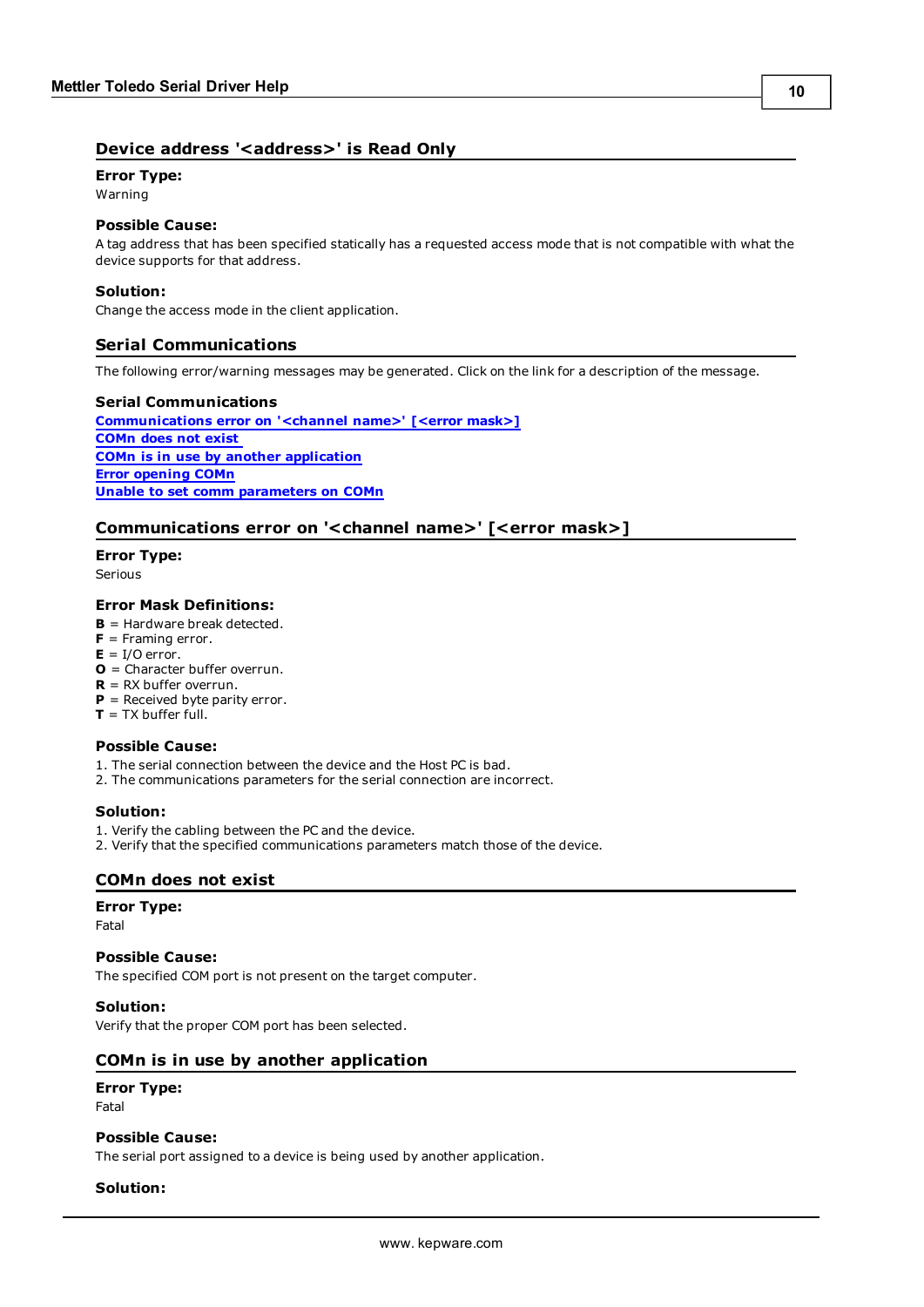<span id="page-10-0"></span>Verify that the correct port has been assigned to the channel.

# **Error opening COMn**

# **Error Type:**

Fatal

### **Possible Cause:**

The specified COM port could not be opened due to an internal hardware or software problem on the target computer.

#### **Solution:**

<span id="page-10-1"></span>Verify that the COM port is functional and may be accessed by other Windows applications.

## **Unable to set comm parameters on COMn**

#### **Error Type:**

Fatal

# **Possible Cause:**

The serial parameters for the specified COM port are not valid.

#### **Solution:**

<span id="page-10-2"></span>Verify the serial parameters and make any necessary changes.

#### **Device Specific Messages**

The following error/warning messages may be generated. Click on the link for a description of the message.

### **Device Specific Messages**

**[Device](#page-10-3) ['<device](#page-10-3) [name>'](#page-10-3) [has](#page-10-3) [not](#page-10-3) [sent](#page-10-3) [any](#page-10-3) [unsolicited](#page-10-3) [updates](#page-10-3) [within](#page-10-3) [the](#page-10-3) [currently](#page-10-3) [configured](#page-10-3) [data](#page-10-3) [freshness](#page-10-3) [tolerance](#page-10-3) [period.](#page-10-3) [Data](#page-10-3) [associated](#page-10-3) [with](#page-10-3) [this](#page-10-3) [device](#page-10-3) [will](#page-10-3) [be](#page-10-3) [considered](#page-10-3) [invalid](#page-10-3)**

# <span id="page-10-3"></span>**Device '<device name>' has not sent any unsolicited updates within the currently configured data freshness tolerance period. Data associated with this device will be considered invalid**

**Error Type:**

Warning

#### **Possible Cause:**

The driver has not received any unsolicited updates from the device in the currently configured data freshness tolerance period. The device may be powered off, disconnected or not configured to send updates.

# **Solution:**

Check the device, device communication settings and communication cable.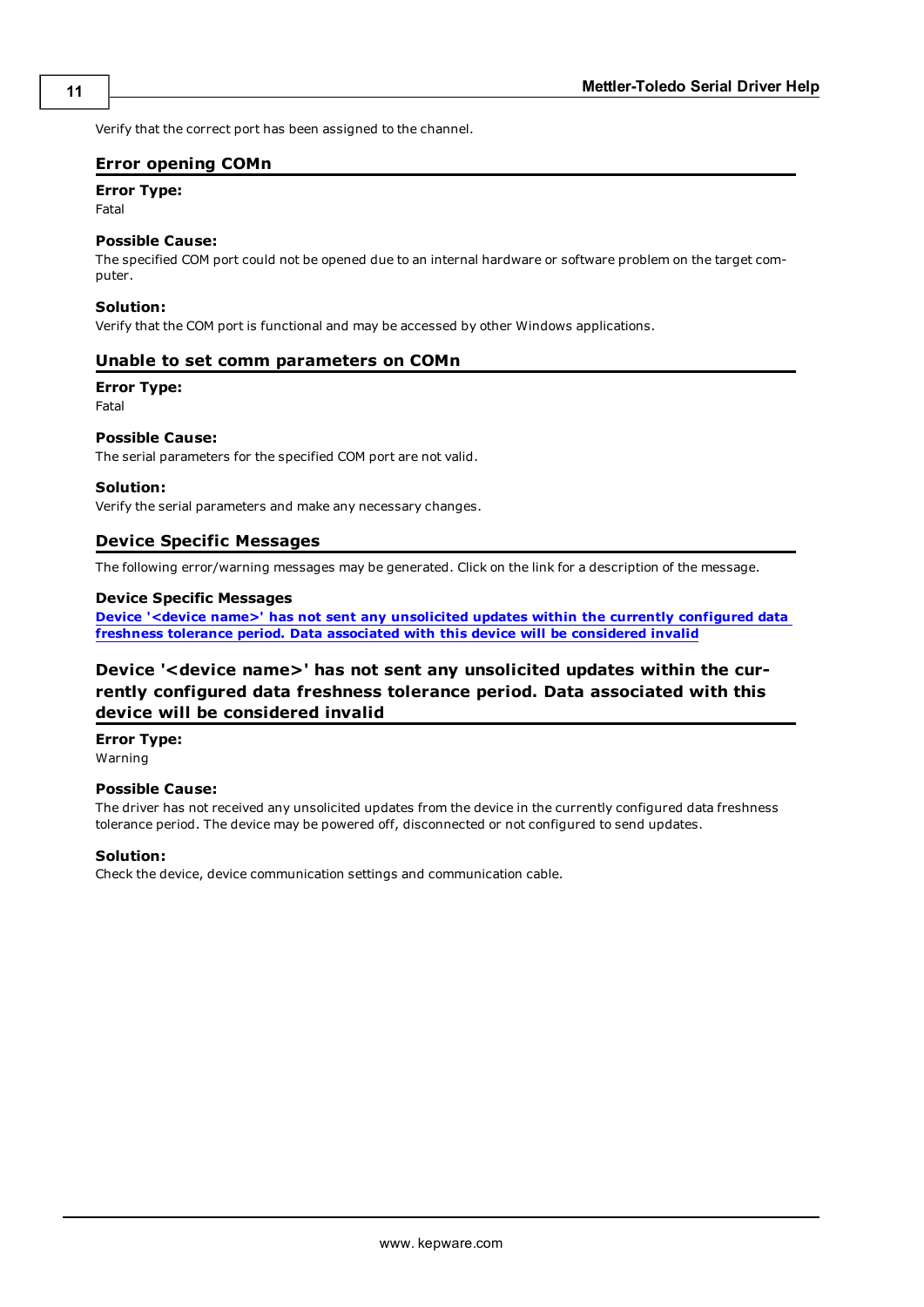# <span id="page-11-0"></span>**Index**

# **A**

# **C**

# **D**

| Device ' <device name="">' has not sent any unsolicited updates within the currently configured 11</device> |  |
|-------------------------------------------------------------------------------------------------------------|--|
| data freshness tolerance period. Data associated with this device will be considered invalid                |  |
|                                                                                                             |  |
|                                                                                                             |  |
|                                                                                                             |  |
|                                                                                                             |  |

# **E**

# **H**

|--|--|

# **O**

**12**